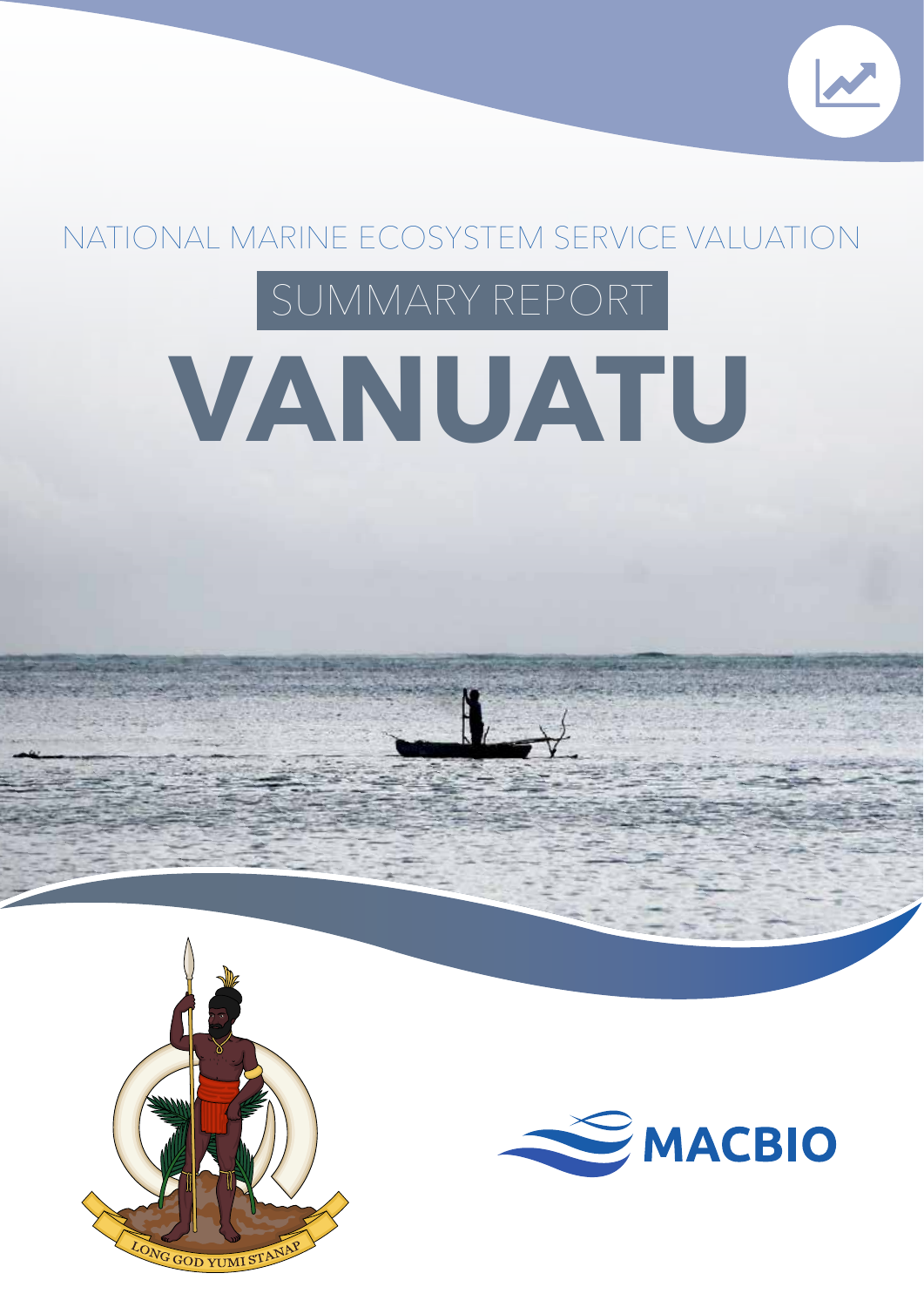## **MARINE ECOSYSTEM SERVICE VALUATION**



The living resources of the Pacific Ocean are part of the region's rich natural capital. Marine and coastal ecosystems provide benefits for all people in and beyond the region. These benefits are called ecosystem services and include a broad range of values linking the environment with development and human well-being.

Yet, the natural capital of the ocean often remains invisible. Truly recognizing the value of such resources can help to highlight their importance and prevent their unnecessary loss. The MACBIO project provides technical support to the governments of Fiji, Kiribati, Solomon Islands, Tonga and Vanuatu in identifying and highlighting the values of marine and coastal resources and their ecosystem services. Once values are more visible, governments and stakeholders can plan and manage resources more sustainably, and maintain economic and social benefits of marine and coastal biodiversity in the medium and long term.

The MACBIO Project has undertaken economic assessments of Vanuatu's marine and coastal ecosystem services, and supports the integration of results into national policies and development planning. For a copy of all report and communication material please visit **[www.macbio.pacific.info](http://www.macbio.pacific.info)**.



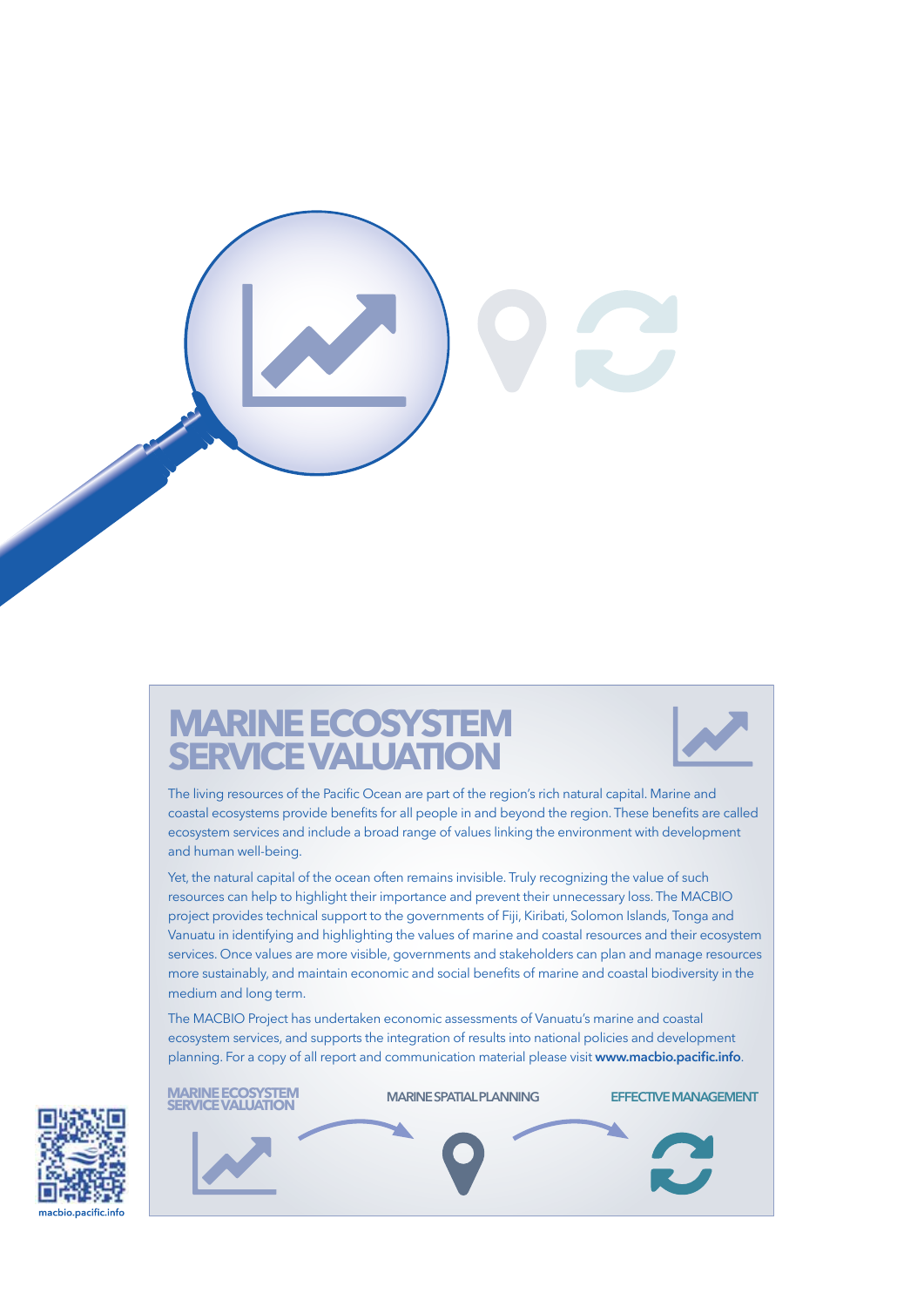

## NATIONAL Marine Ecosystem Service Valuation

# SUMMARY REPORT **VANUATU vanuatu**

| <b>PRINCIPAL AUTHORS:</b>                           | Nicolas Pascal <sup>1</sup> , Guillaume Leport <sup>2</sup> , Vatu Molisa <sup>3</sup>                             |  |  |
|-----------------------------------------------------|--------------------------------------------------------------------------------------------------------------------|--|--|
| <b>CONTRIBUTING AUTHOR:</b> Hans Wendt <sup>4</sup> |                                                                                                                    |  |  |
| <b>EDITORS:</b>                                     | Luke Brander <sup>5</sup> , Leanne Fernandes <sup>4</sup> , Jacob Salcone <sup>4</sup> , Andrew Seidl <sup>6</sup> |  |  |



#### author AFFILIATIONs

- 1 Blue Finance, Washington DC, USA; Emua, Vanuatu
- 2 Centre de Recherches Insulaires et Observatoire de l'Environnement (CRIOBE), Scientific Research Unit , Centre National de la Recherche Scientifique (CNRS) – Ecole Pratique des Hautes Etudes (EPHE), Papetoai, Moorea, French Polynesia
- 3 Department of Environmental Protection and Conservation, Port Vila, Vanuatu
- 4 IUCN Oceania Regional Office, Suva, Fiji
- 5 Brander Environmental Economics, Hong Kong
- 6 Colorado State University Dept. of Agricultural and Resource Economics Ft. Collins, Colorado, USA
- 7 Centre de Recherches Insulaires et Observatoire de l'Environnement (CRIOBE), Scientific Research Unit , Centre National de la Recherche Scientifique (CNRS) – Ecole Pratique des Hautes Etudes (EPHE), Papetoai, Moorea, French Polynesia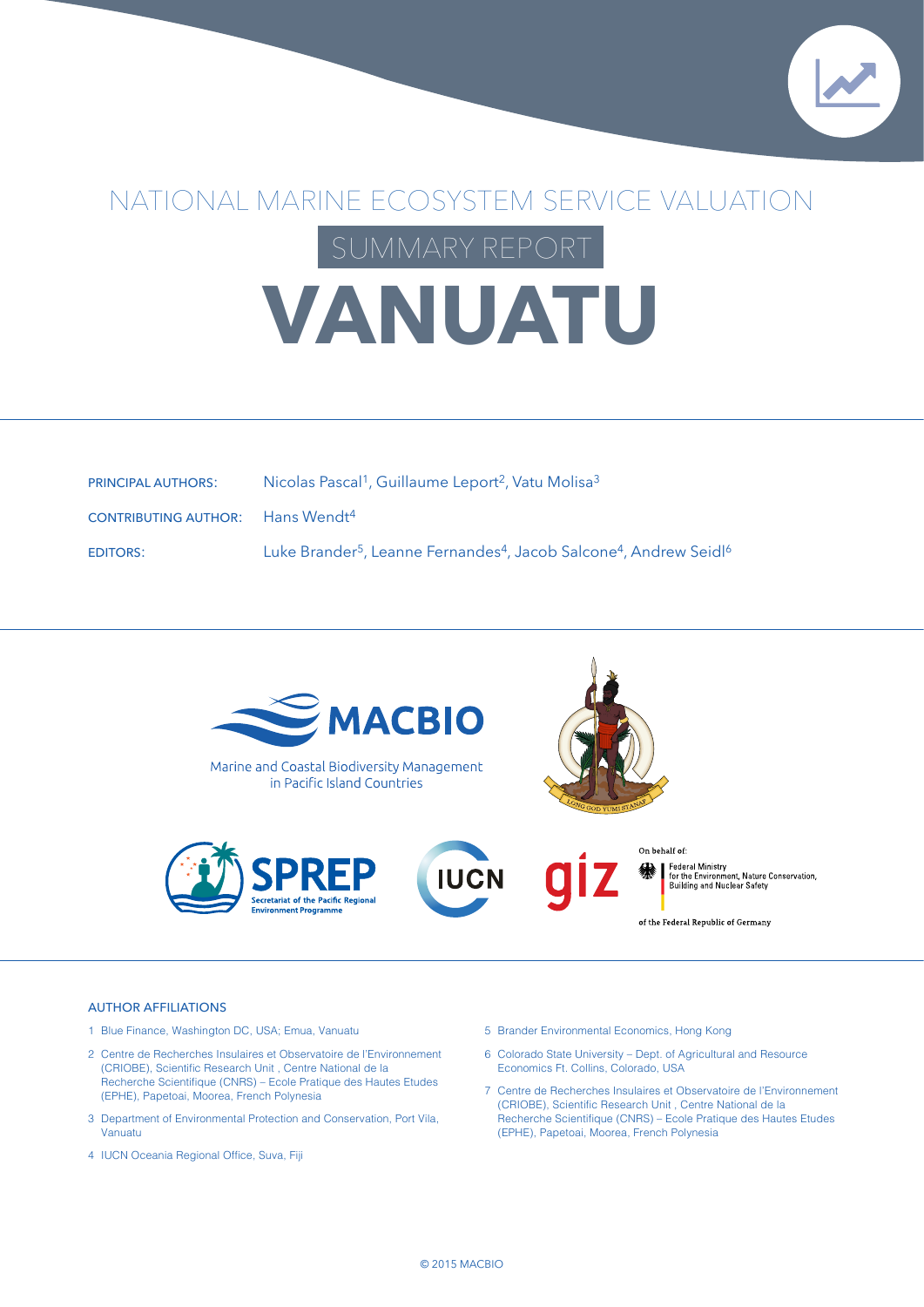

#### © MACBIO 2015

All MACBIO Project partners including the Secretariat of the Pacific Regional Environment Programme (SPREP), the International Union for Conservation of Nature (IUCN) and Deutsche Gesellschaft für Internationale Zusammenarbeit (GIZ) are the inherent copyright owners of this publication.

Reproduction of this publication for educational or other non-commercial uses is authorized without prior written permission from the copyright holder(s) provided the source is fully acknowledged.

Reproduction of this publication for resale or other commercial purposes is prohibited without prior written permission of the copyright holder(s).The designation of geographical entities in this publication, and the presentation of the material do not imply the expression of any opinion whatsoever on the part of SPREP, IUCN, GIZ or the German Federal Ministry for the Environment, Nature Conservation, Building and Nuclear Safety (BMUB) concerning the legal status of any country, territory, or area, or of its authorities, or concerning the delimitation of its frontiers or boundaries.

This document has been produced with funds provided by the International Climate Initiative (IKI). BMUB supports this initiative on the basis of a decision adopted by the German Bundestag. The views expressed herein should not be taken, in any way, to reflect the official opinion of the Federal Government of Germany.

The views expressed in this publication do not necessarily reflect those of SPREP/ IUCN/GIZ/BMUB.

MACBIO holds the copyright of all photographs, unless otherwise indicated.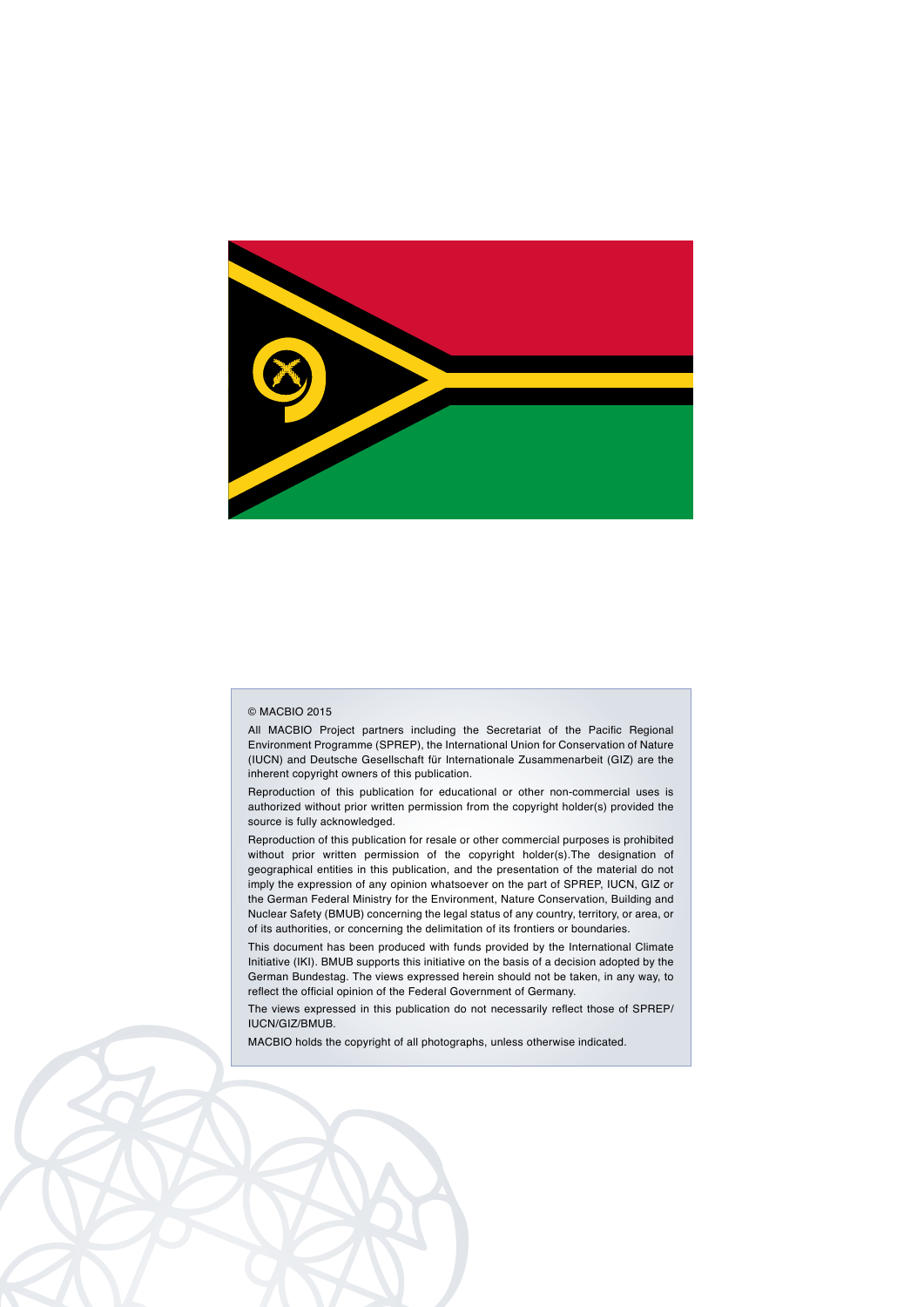This study, conducted in 2015, aimed to determine the economic value of seven marine and coastal ecosystem<br>services in Vanuatu. The study forms part of the broader MACBIO project (Marine and Coastal Biodiversity<br>Management services in Vanuatu. The study forms part of the broader MACBIO project (Marine and Coastal Biodiversity Management in Pacific Island Countries) that aims to strengthen the management of marine and coastal biodiversity in Pacific island countries.

The role that natural ecosystems, especially marine ecosystems, play in human wellbeing is often overlooked or taken for granted. The benefits humans receive from ecosystems, called *ecosystem services*, are often hidden because markets do not directly reveal their value — nature provides these benefits for free. Failure to recognise the role that marine ecosystems play in supporting livelihoods, economic activity, and human wellbeing has, in many instances, led to inequitable and unsustainable resource management decisions.

Coastal and marine resources provide Ni-Vanuatu businesses, households, and government many real and measurable benefits. The exclusive economic zone of Vanuatu, nearly 700,000 square kilometers of ocean, is more than 50 times larger than the country's land area. This report describes, quantifies and, where sufficient data is available, estimates the economic value of many of Vanuatu's marine and coastal ecosystem services, in an effort to inform sustainable and equitable management decisions and support national marine spatial planning.

Seven key marine ecosystem services were evaluated in detail: subsistence fishing; commercial fishing; minerals and mining; tourism; coastal protection; carbon sequestration; and marine research and management. Other services are explored as well, including cultural and traditional values associated with the sea, potential future industries and other human benefits that have not yet been developed or analyzed. A scarcity of data about many of these ecosystem services prevents calculation of the *total* economic value, so the values below should be regarded as minimum estimates. Data gaps are described in detail in the full report.

#### Small-scale fisheries

Small-scale inshore fishing and gleaning for home consumption and sale at local markets provides food security and incomes for many Ni-Vanuatu households. The subsistence and inshore commercial fisheries depend on the health and productivity of reef, lagoon, and mangrove areas.

#### Subsistence fishing

The economic value of Vanuatu's inshore subsistence fisheries is about VT 519.76-635.46 million per year. This value accrues to an estimated 15,500 households. Over-harvesting of crabs and reef fish in more heavily populated areas could threaten the sustainability of this ecosystem service.

### Small-scale commercial fisheries

Small-scale commercial fisheries in Vanuatu include reef fish, crabs and lobsters, deep-slope demersal fish, *bêchede-mer,* trochus, and the aquarium trade*.* Reef fish, crabs and lobsters, and deep-slope fish (mostly snapper) are sold locally; *bêche-de-mer,* trochus, and aquarium products are harvested for export. More than 10% of households (5,200 households) in Vanuatu receive some income from small-scale fishing. The domestic reef, invertebrate and deep-slope fisheries provide net benefits of about VT 294 million annually. The export fisheries provide about VT 26.8 million in net annual benefits.

All of these sectors provide income to small-scale fishers in rural and urban Vanuatu, although most of the value of trochus, aquarium products and *bêche-de-mer* accrues to foreign exporters. Costs are high for aquarium trade and *bêche-de-mer* sectors so net benefits are lower. Management plans for *bêche-de-mer* and trochus have been improved over the past 20 years; if enforced, these plans should enable sustainability. Not much is known about the sustainability of the aquarium trade.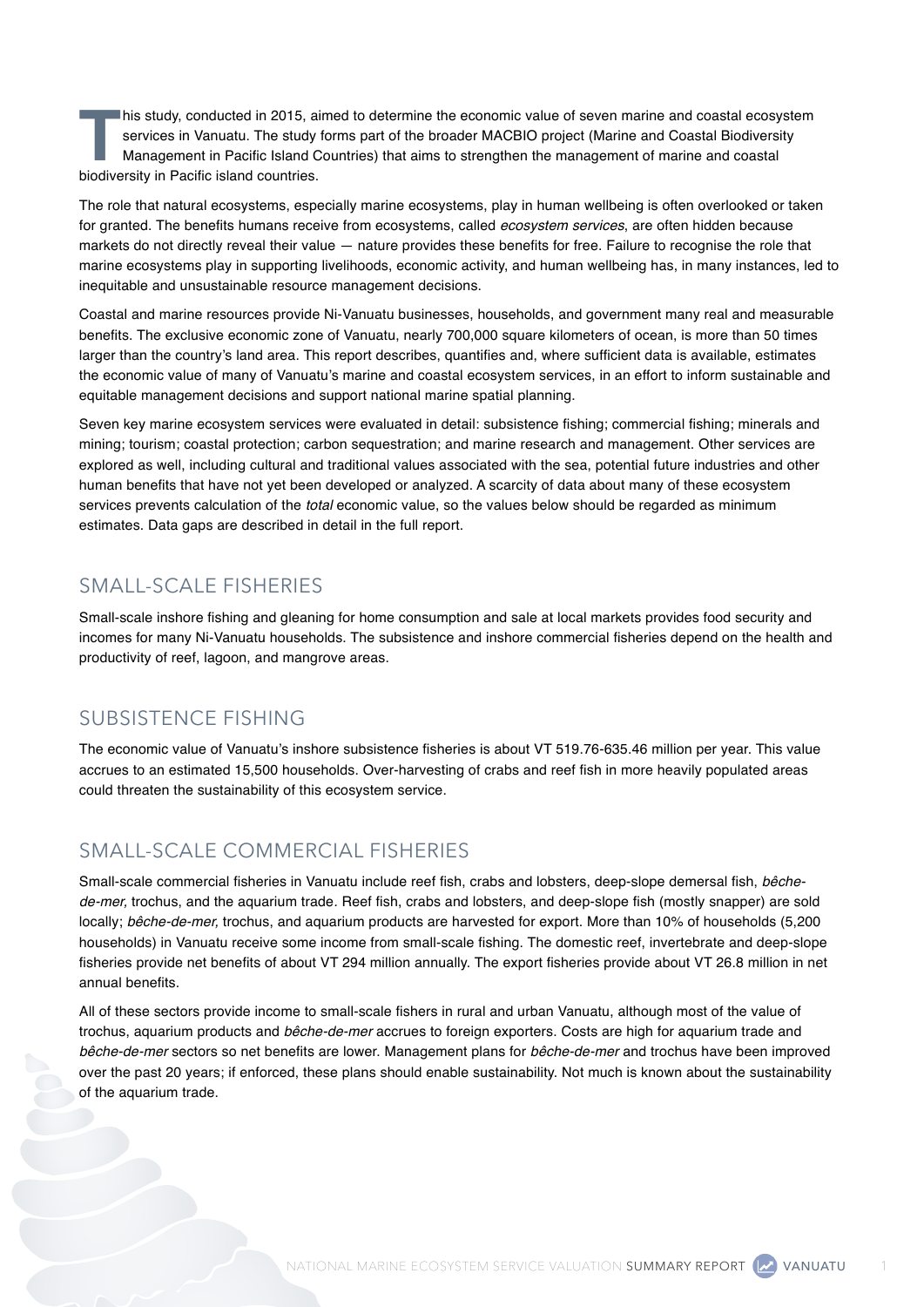### Offshore commercial tuna fishery

All large-scale commercial tuna fishing in Vanuatu waters is conducted by foreign fishing vessels, mostly from China, Fiji, and Taiwan. Albacore is the dominant commercial tuna species caught in Vanuatu, making up more than 50% of the annual catch, followed by yellowtail, skipjack, and bigeye. Scientists report that yellowfin stocks show signs of overfishing and bigeye stocks are becoming dangerously small (both are caught within Vanuatu albeit in lower numbers than albacore); advice is that albacore and skipjack stocks remain healthy. Albacore fishing, mostly done by longline method, is likely to remain sustainable as long as costs-to-returns ratios remain high enough to limit fishing effort; subsidized foreign fishing fleets could threaten this. Although the longline method is relatively sustainable for albacore fishing, bycatch of sharks and other pelagic species such as moonfish and marlin is substantial.

The average gross value of the tuna catch in 2013 was US\$ 27million (VT 2.5 billion). Since catches are off-loaded in processing facilities in regional island countries or trans-shipped to distant markets the positive economic impact of the industry for Vanuatu is mainly from licensing of foreign fishing vessels. Government revenues of at least US\$ 1.36 million per year (VT 121 million) are generated from license fees. In addition, Vanuatu receives payments from the Government of the USA and the USA tuna industry for fishing access given to US purse seiners. These payments come under the terms of the US multilateral tuna treaty and represented a value of approximately US\$ 250,000 in 2006.

Most of the economic benefits go to foreign fishing fleets, although the industry provides some employment on fishing vessels (about 175 persons). The net benefits to fishing fleets are a fraction of the gross value due to high costs of the longline fishing method. No Ni-Vanuatu boats, canneries or sophisticated processing facilities exist in Vanuatu, so Vanuatu does not capture much of the value-added benefit. One sushi export company (Japanese) is currently operating, but the economic benefits could not be estimated due to insufficient data.

#### Recreational game fishing

Blue marlin and other game fish attract recreational sport fishers to Vanuatu. Recreational fishing guides and charter companies are based mainly in Efate and Santo. Companies reported about 13,000 passengers in 2012, catching an estimated 70 tonnes of game fish. The net revenue received by fishing companies was about VT 129 million; the representative market value of fish caught is approximately VT 13.4 million. The sustainability of this industry is unknown and warrants additional study.

### Aggregate and deep-sea mining

Some extraction of coastal aggregate (sand, gravel, rock and shell) is observed close to Port Vila. The principal users are government and the private sector for construction, road building, making cement blocks and for seawall construction. The household sector also uses a significant amount of sand and gravel for landscaping. Volumes of approximately 15,000 m3 were authorized for extraction in 2013 producing revenue of VT 320,000 for the government from fees. The net producer benefit of sand mining in 2013 is approximately VT 15.1 million. The negative impacts of dredging and beach mining could not be assessed by this research. Probable impacts include beach erosion and destruction and siltation of reef and lagoon habitat, which may harm Vanuatu's largest marine ecosystem services: inshore fisheries and tourism. The impacts of beach mining and lagoon dredging to inshore fisheries and tourism are potentially significant and warrant further assessment.

Exploration for deep-sea mining opportunities is already providing benefits to Vanuatu government from various fees. Currently 102 prospecting licences are active and 44 prospecting licences are pending renewal from two prospecting companies. Because these licenses are confidential, the economic benefits could not be quantified. Any benefits to Ni-Vanuatu households or the general economy will depend upon royalty agreements and benefit sharing legislated by the Vanuatu Deep Sea Minerals Policy, in draft at time of writing. The magnitude of threats to offshore fishing and dive tourism cannot yet be quantified, but must be considered. Tourism and tuna industries provide substantial sustainable benefits to Vanuatu and may be impacted by deep-sea mining.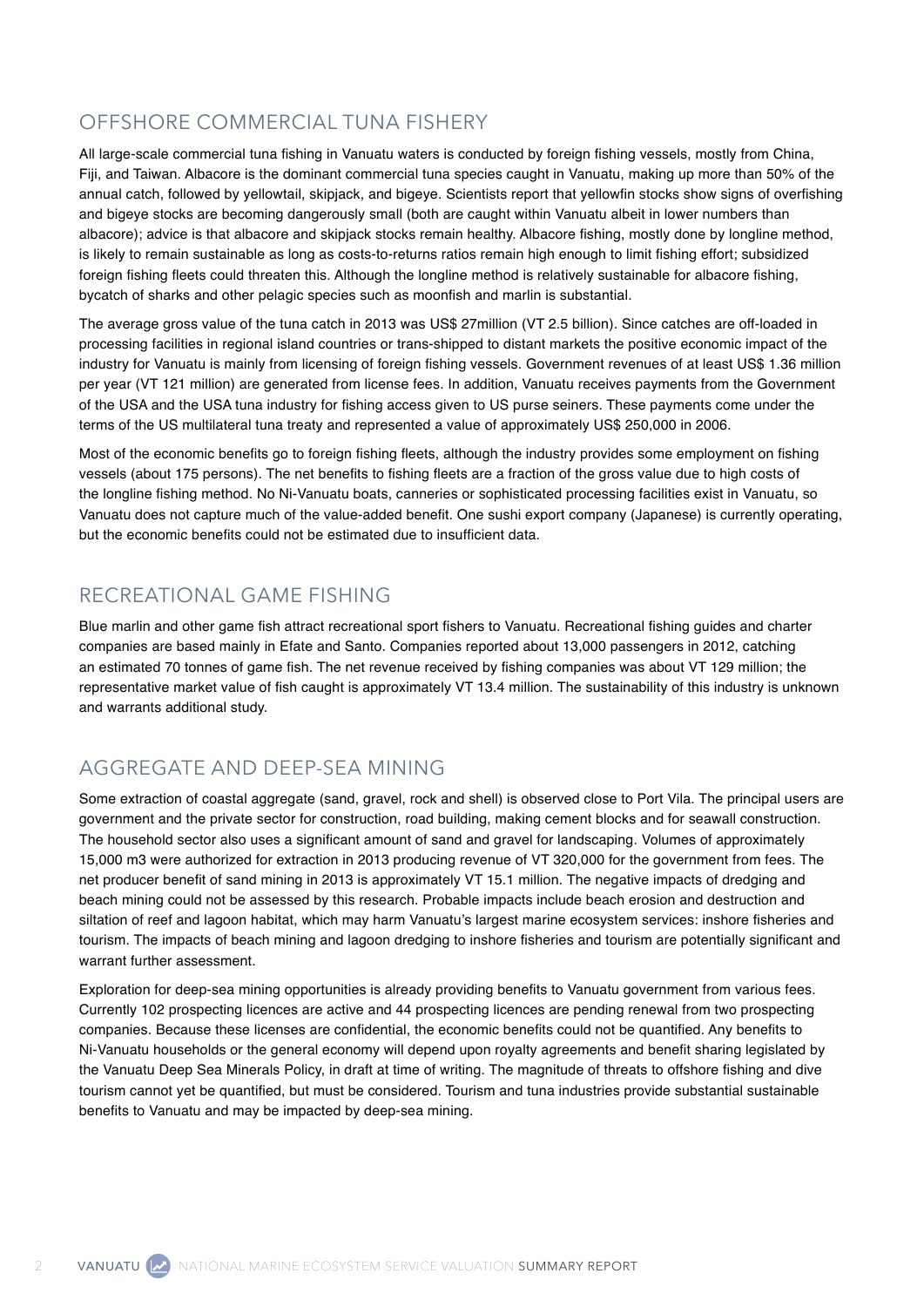#### **TOURISM**

Healthy marine and coastal ecosystems support a lucrative tourism industry that includes diving, fishing, and other water sports. Marine and coastal ecosystems contribute VT 613–1,095 million from tourism in net economic benefit to Vanuatu each year. The majority of these benefits are from dive and snorkel tourism. In magnitude, the net benefits from tourism are second only to coastal protection (below). Tourism benefits a variety of businesses and their employees and provides government tax revenue. Tourism can be a sustainable ecosystem service if managed and regulated. Mining and fishing, particularly destructive types of inshore fishing, could negatively impact tourism benefits.

### Coastal protection

Fringing reefs, mangroves and seagrasses protect Vanuatu's coasts from erosion and flooding. The *avoided costs* method is used to analyze their value. Because many of the commercial and residential properties in Vanuatu are near the coast, protection from flood and erosion damage from healthy coral reefs could be quite significant, worth from VT 1.2 to 2 million annually.

### Carbon sequestration

Vanuatu's mangroves and seagrasses also provide carbon sequestration benefits to the world, worth up to VT 760 million per year. If protected, areas of mangroves and seagrass at risk for destruction could be marketed and sold as carbon offsets, but the market price might be low and the costs of verifying and managing the protected areas would need to be assessed on a case-by-case basis.

### Research, management, and education

Marine and coastal areas attract foreign aid and research funding that benefits Vanuatu. In 2013, Vanuatu received VT 434 million (US\$ 4.9 million) in project funding related to marine and coastal ecosystems. Investment in marine and coastal biodiversity includes many projects run through the Fisheries and Environment departments. Money spent by individuals and institutions that research marine and coastal ecosystems, or advocate for their protection, benefits government mostly, although aid expenditures indirectly benefit local institutions, local communities and the private sector (experts and implementing agencies). Marine research and protection projects also bring technical assistance and capacity development, and potentially increase the value of ecosystem services through improved resource management and sustainability.

Other marine and coastal ecosystem services include cultural identity, handicrafts, bioremediation and aesthetic beauty. These services have not been quantified by this study because of a lack of data, but they indeed provide benefits to Vanuatu citizens and the rest of the world.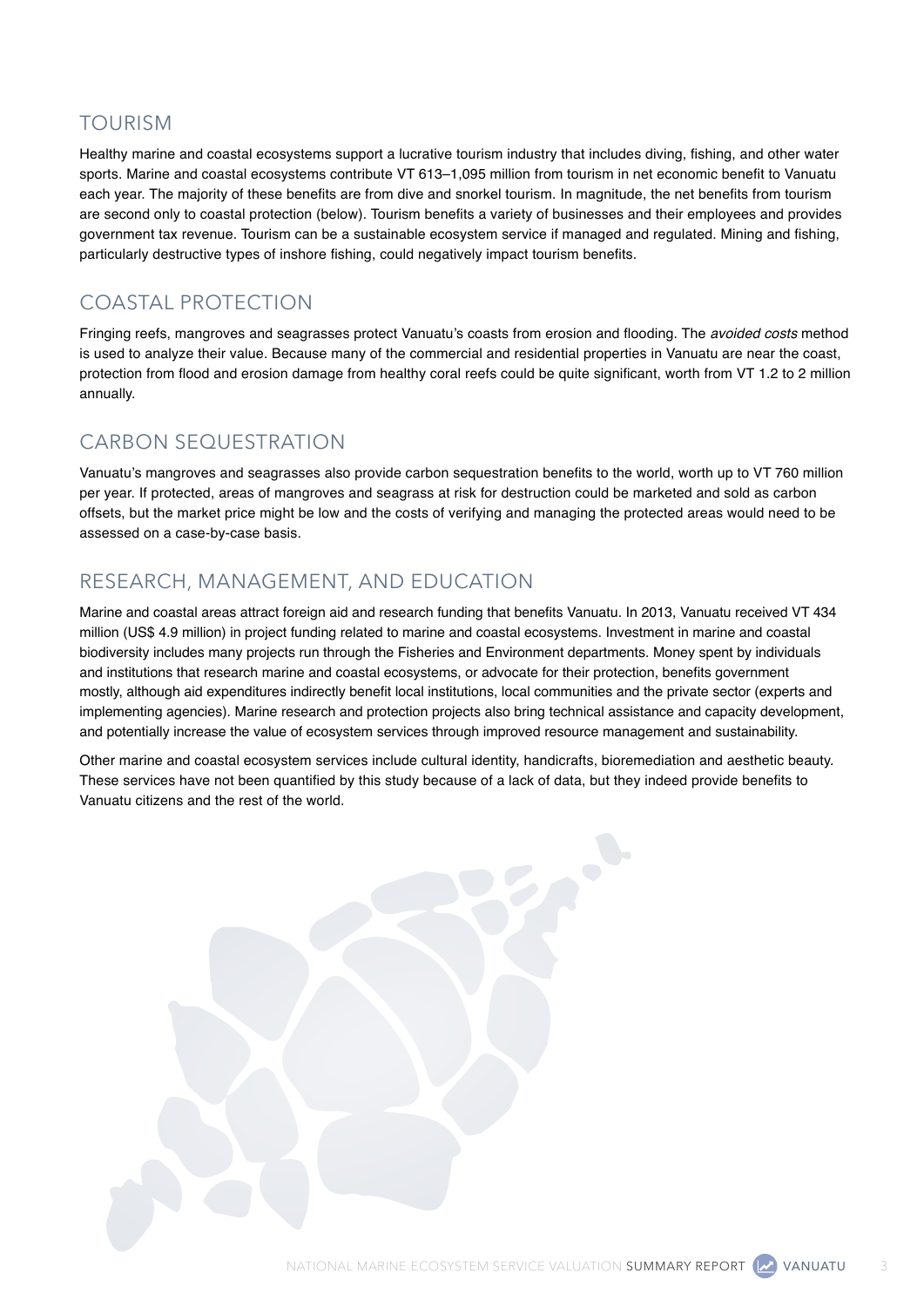## Conclusions

The total value of marine and coastal ecosystem services assessed in Vanuatu is estimated to range from VT 3,325 to VT 5,715 million per year (US\$ 37.4 to US\$ 64.2 million). The majority of Vanuatu's marine ecosystem service benefits come from subsistence and small-scale commercial fishing, tourism, and protection from erosion and flooding (avoided costs). The value of coastal protection accrues to owners of coastal businesses; carbon sequestration provides global benefits, albeit with no related economic activity within Vanuatu.

MACBIO's formal link with the Vanuatu government is through the Department of Environment, but from the onset the project has made an effort to support and assist all departments relevant to marine and coastal resource use and management. The Fisheries Division, in particular, is responsible for oversight of many key marine ecosystem services, and was instrumental in deriving the values above. Throughout this research, the authors endeavored to share information about the economic value of marine ecosystems with all the Departments that have a role in marine resource use and management. These discussions indicated an awareness and understanding that economic valuation information can inform development policy, legislation, and regulation of marine activities.

This study is a step towards a national process of recognising the human benefits of natural ecosystems, which will lead to more equitable and sustainable management of Vanuatu's marine assets. These results can serve as an inventory of current information about the economic value of Vanuatu's marine and coastal assets and as a starting point for more in-depth valuations of each of the ecosystem services discussed above. More generally, Vanuatu should consider making steps towards accounting for natural capital in order to ensure the sustainable prosperity of the country.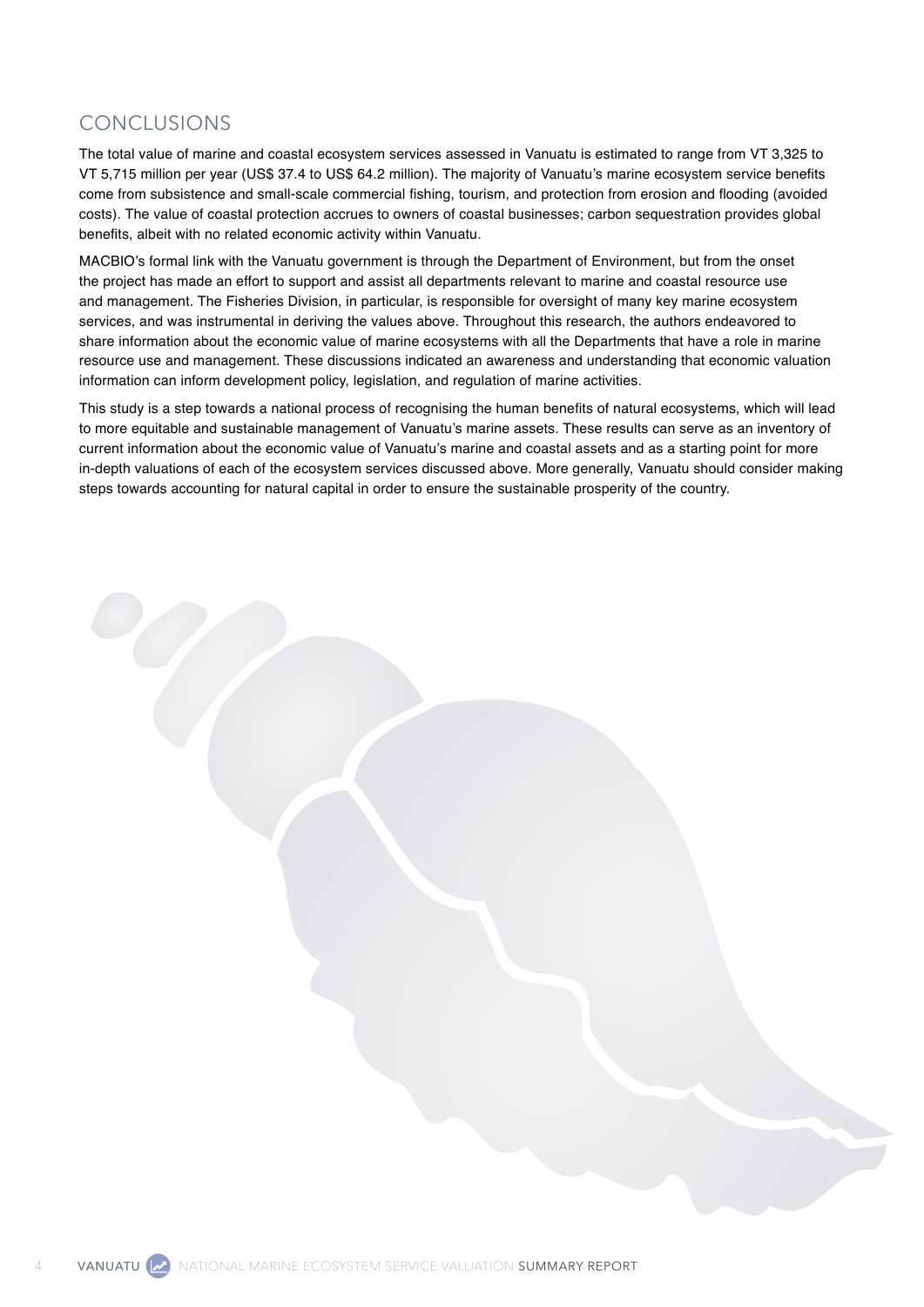